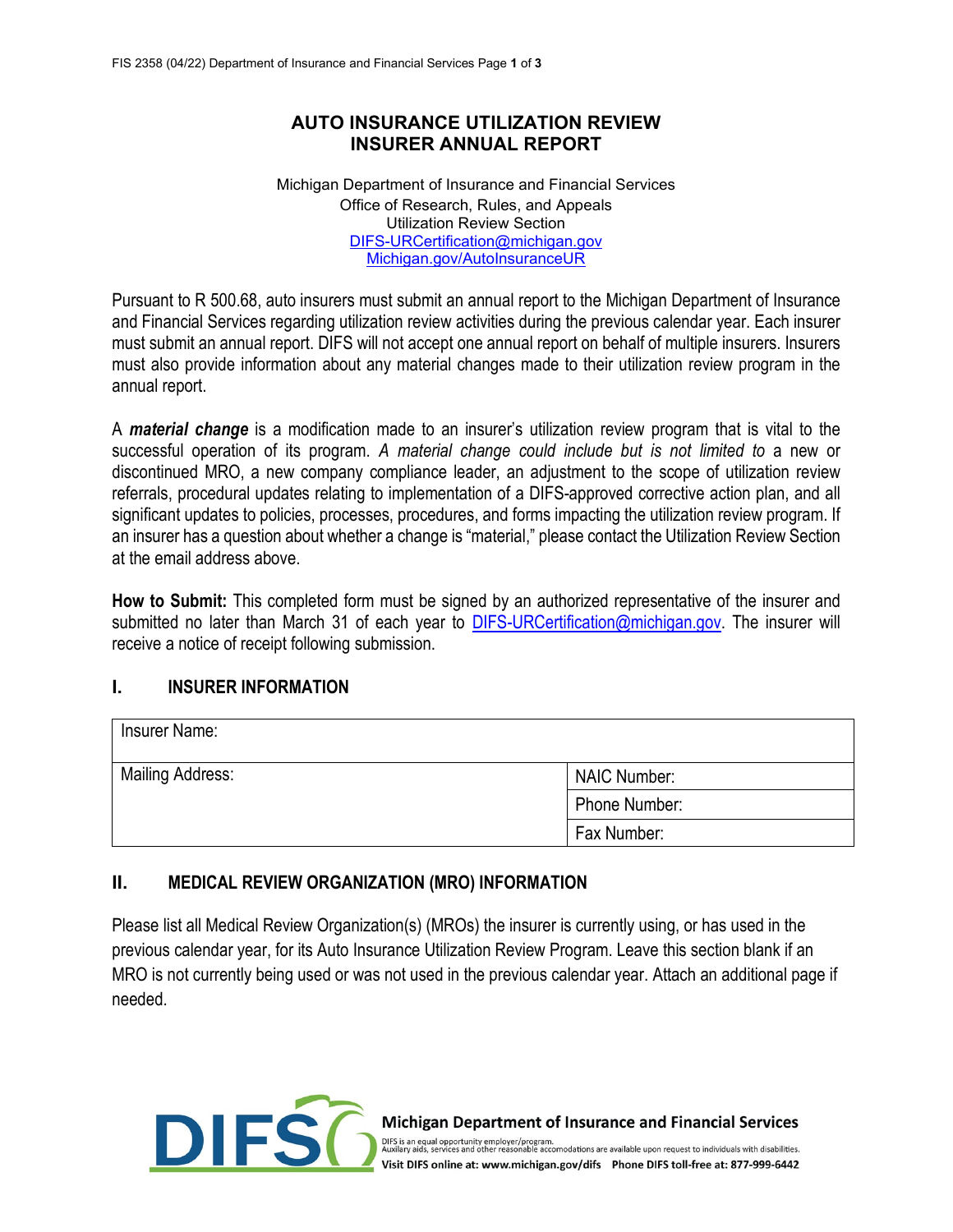| MRO Name:                                                                           | I Currently Used? Yes □ No □ |
|-------------------------------------------------------------------------------------|------------------------------|
| Review Type (select one or both): Medical Necessity $\square$ Bill Review $\square$ |                              |

| MRO Name:                                                                     | Currently Used? Yes $\Box$ No $\Box$ |  |
|-------------------------------------------------------------------------------|--------------------------------------|--|
| Review Type (select one or both): Medical Necessity $\Box$ Bill Review $\Box$ |                                      |  |
|                                                                               |                                      |  |
| MRO Name:                                                                     | Currently Used? Yes $\Box$ No $\Box$ |  |
| Review Type (select one or both): Medical Necessity $\Box$ Bill Review $\Box$ |                                      |  |

### **III. UTILIZATION REVIEW PROGRAM DATA AND ACTIVITIES**

Compile and provide the data for each question. Answers to all questions are required. Do not leave blank responses.

| 1. Total number of provider bills referred for utilization review under the insurer's<br>utilization review program.                |  |
|-------------------------------------------------------------------------------------------------------------------------------------|--|
| 2. Total number of written requests for explanation that were sent to a provider<br>pursuant to R 500.63.                           |  |
| 3. Total number of determinations issued pursuant to R 500.64(1) following receipt of<br>a provider's written explanation.          |  |
| 4. Total number of written complaints received by the insurer from providers regarding<br>the insurer's utilization review program. |  |

### **IV. UTILIZATION REVIEW PROGRAM UPDATES**

Complete **Option A or Option B** by checking only the box that applies. If Option B is checked, the insurer must attach a detailed description of all material changes to its utilization review program.

#### *Select Option A or Option B. Check only the box that applies.*

#### **Option A. No Material Change to Insurer's Utilization Review Program**

 $\Box$  I affirm, by signing this form, that the above listed insurer's utilization review program remains in force and there have been no material changes to the program.

#### **Option B. Material Change(s) to Insurer's Utilization Review Program**

 $\Box$  I affirm that material changes were made to the insurer's utilization review program during the previous calendar year. **A detailed description of all changes is attached.**